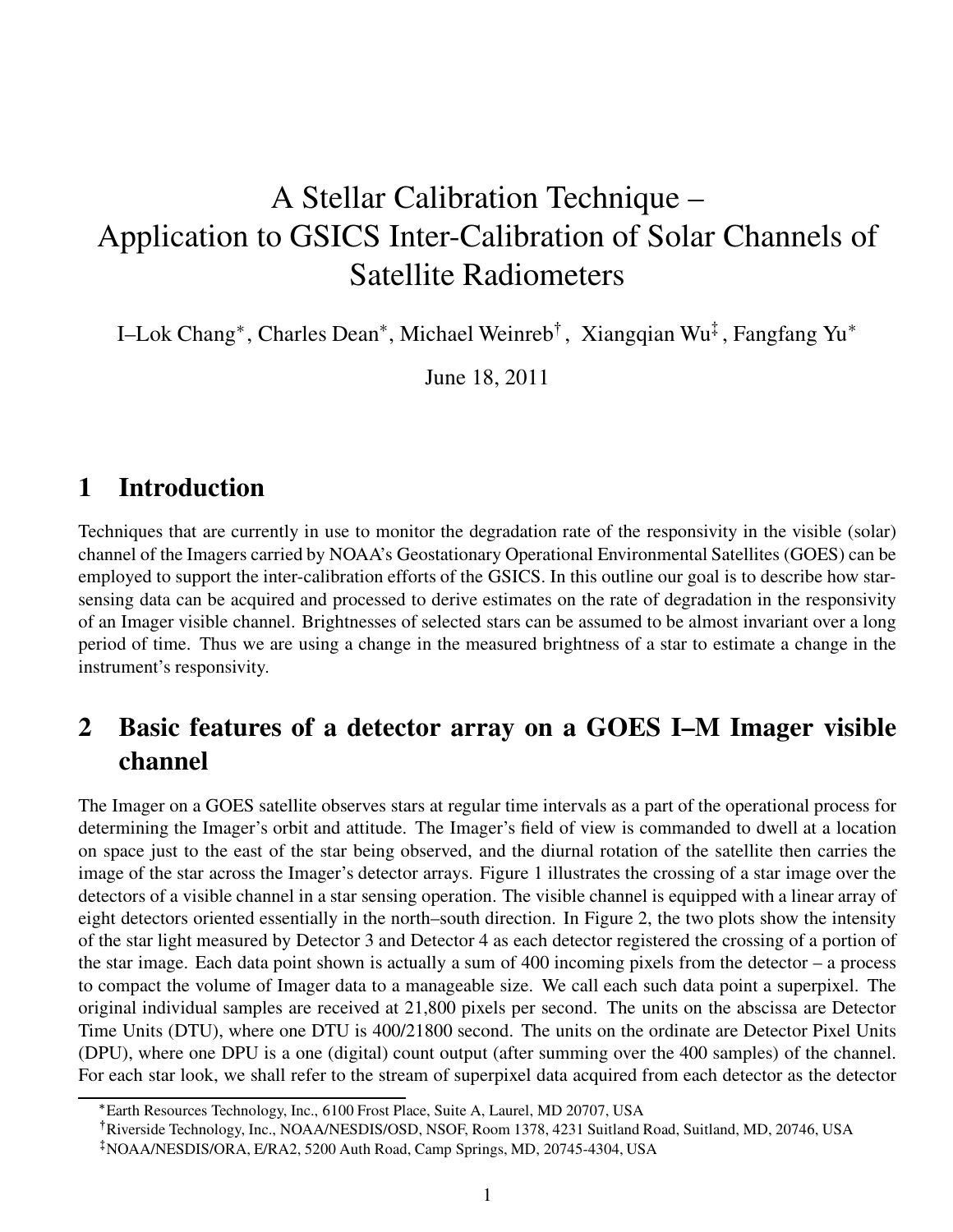

Figure 1: The eight detectors of the visible channel of an Imager conducting a star look.



Figure 2: Measurements received from Detector 3 (left) and Detector 4 (right) of the visible channel of the Imager of GOES–12, in a star look of  $\alpha$ –Aql, conducted on November 4, 2004. One Detector Time Unit (one DTU) is 400/21840 second. One Detector Pixel Unit (one DPU) is one count in a pixel value.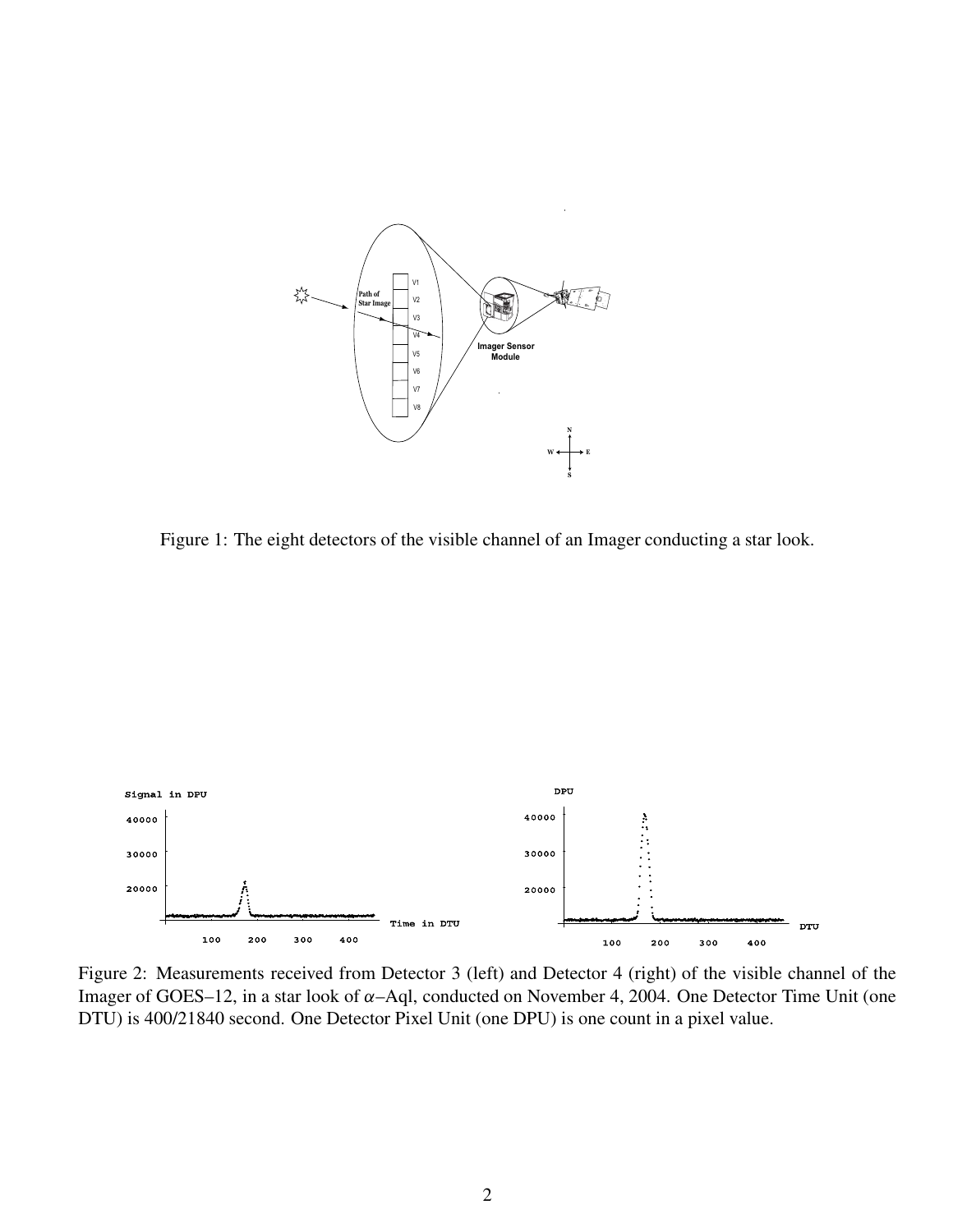signal profile. The eight detector profiles of each star look, together with the time tag of the star look and the identification number of the star, are the principal required input data in our calibration work.

#### 3 Detection of a star image and definition of the signal magnitude

For the detection of a star image from the signal profile of a detector, we adopted the operational detection algorithm implemented on the GOES Sensor Processing System (SPS) (see NOAA/NESDIS publication [1], page 176). In this procedure, a detector profile is scaled to the original pixel size by dividing each superpixel magnitude by 400. Then the profile is smoothed by replacing it with 12-point moving averages. Call this new profile a doubly-averaged profile. A group of consecutive pixels in a doubly-averaged profile is declared to be that of a star image if the magnitudes of the pixels are above a certain threshold level and the number of pixels in the group is larger than certain lower bound. If s is the magnitude of a pixel in a doubly-averaged profile and a is the average of all the pixel values, the threshold requirement for a pixel to be a star pixel is that  $s - a > 0.5$ . The threshold value of 0.5 is used on all the GOES satellites in the I to M series. The lower bound on the count of star pixels is 9. We found that a comparable signal threshold value can be obtained by examining the detector profiles that do not contain star signals – profiles of the background space signals and instrument noise. The standard deviation of the signals of such a profile (a doubly–averaged profile) has consistently been approximately one-quarter of the threshold value provided by the instrument manufacturer.

If star images have been detected on some of the detectors, we return to the superpixel profiles of the detectors and compute a star signal. We regard the linear array of eight detectors (Figure 1) as one integral detector where the image of the star moved across this single detector. We first combine the superpixel profiles that contain star images into one composite signal profile by summing at each time mark the measurements from each such profile. Numerical weighting factors (multiplicative factors) for the summands are allowed in this step of summing. The factors will be database constants whose default values are 1.0. The data in this sequence of sums are then rendered absolute by subtracting the baseline (space signal) from them. The baseline level here is computed as the result of a median filter applied to this sequence of sums. Finally, each shifted sum in the sequence is divided by 400 to transform the pixel amplitude from that of a superpixel to that of an original pixel measured on a detector. Figure 3 shows such a composite star-signal profile obtained from the two individual profiles of the star event of Figure 2. In this star event, only Detector 3 and Detector 4 registered star crossings.

Once a composite profile has been computed, a search to estimate the peak value is carried out. A sequence of moving averages across the profile is computed. The number of pixels included in the average is a predetermined parameter with the default value of 8. Calling the maximum value in this set of averages the peak value, we define this peak value to be the signal of the star.

Throughout the process of detecting a star image and computing a star signal, we conduct at different points of this process certain checks to determine whether the process should be continued. The major conditions for rejecting a star look are: (i) No crossing of a star image has been detected on any detector. (ii) A star image crossed over Detector 1 or Detector 8, allowing a part of the star image to fall outside of the detector array. (iii) A star image crossed over more than four detectors. (iv) Star images were registered on noncontiguous sets of detectors. (v) The time intervals where star images crossed over detectors do not form a continuously-joined sequence. (vi) More than one star image entered a detector. (vii) A detector profile contains point-spikes that have amplitudes higher than certain statistically computed upper bound. (viii) The estimated star signal is higher or lower than certain statistically determined upper bound or lower bound, respectively.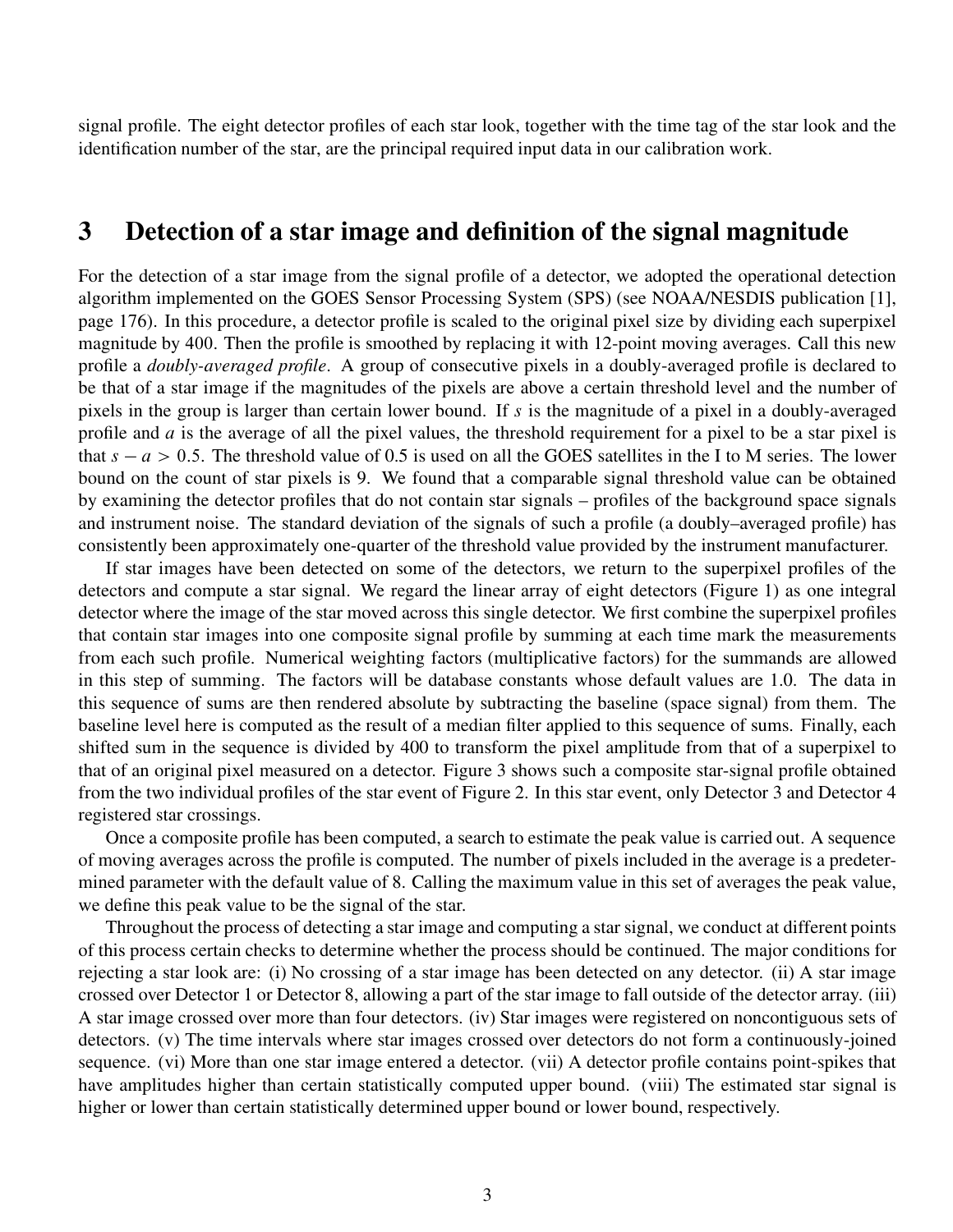

Figure 3: A Composite Profile computed for the star crossing of  $\alpha$ –Aql in Figure 2. This profile (signal versus time) is the sum of the two individual profiles shown in Figure 2.

# 4 Constructing a time series of star signals and estimation of instrument responsivity degradation rate

In estimating an annual rate of change in the responsivity of the channel, one approach we use is to fit exponential functions to the star-signal time series of a chosen group of stars. Each exponential fit is of the form

$$
Be^{-At}.
$$

The time t is measured in days. The time  $t = 0$  corresponds to the launch date of the satellite or the date when the satellite started its regular operation. We construct the fitting exponential function for a time series of a star by using all the admissible star signals, with only one important exclusion rule. The exclusion rule is that the star signals obtained within five hours on each side of the local midnight are not to be included. Signals measured in this period are usually low in value, due to distortion of the scan mirror caused by increased heating by the sun (see Bremer, et al., [2], pp.150–151). Figure 4 shows the plot of a 13–month time series of star signals of the star  $\beta$ -Cnc, observed by the Imager on GOES–13, together with the graph of the exponential fitting function. The exponential fit gives an annual degradation rate  $A = 5.06\%$ . The average annual degradation rate computed from 45 chosen stars over approximately the same period yields a rate of  $\ddot{A} = 6.32\%$ , with a standard error of the mean of 0.40%.

As the period of a time series lengthens, an exponential function does not always fit the data well, especially at the starting and ending portions of the time series. A more flexible function  $S(t)$ , such as a polynomial function, can be used in place of an exponential function. An estimate of the relative degradation rate at time  $t$ is then the quotient  $A(t) = \frac{S'(t)}{S(t)}$  $\frac{S'(t)}{S(t)}$ , where S' indicates the time derivative. Preliminary tests indicate that a cubic polynomial function for  $S(t)$  serves such purpose.

#### 5 A predecessor technique

The method described in this report evolved from several earlier star calibration methods that have continued to serve as robust and stable visible–channel methods for monitoring degradation. In particular, a method we call Method 2 (see Chang, et al., [3] ) has been providing regular degradation estimates since the early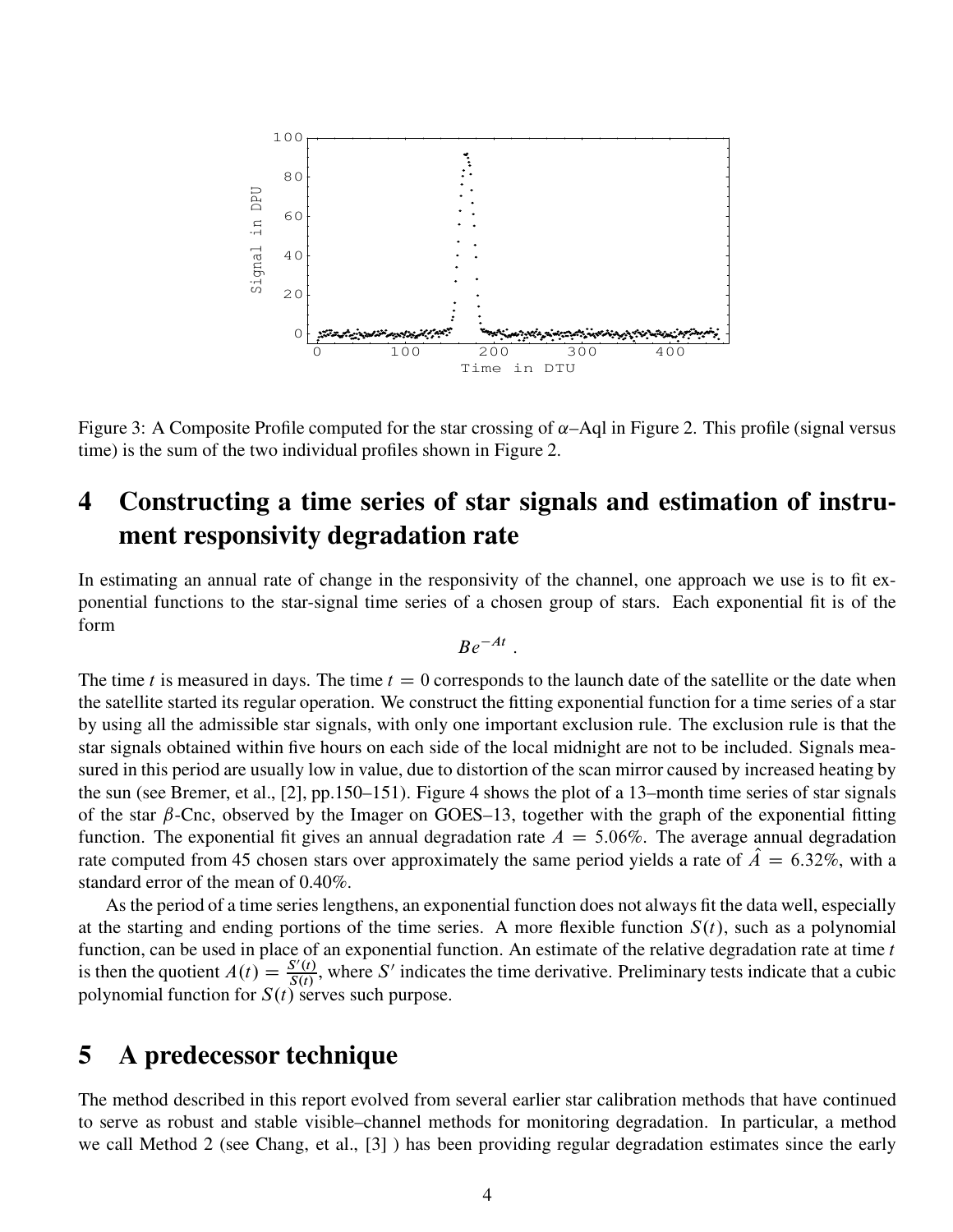

Figure 4: A time series of star signals of  $\beta$ -Cnc from GOES–13 and the exponential fit for this time series. Data of the time series were obtained over the period April 16, 2010, to May 20, 2011. Star signals collected before this period have been excluded because we are interested in the degradation in the responsivity of the Imager visible channel since the start of the operation of GOES–13, which is April 14, 2010. Day 1 is the launch date of GOES–13: May 24, 2006.

2000's. In this method, we depend on the operational GOES Orbit and Attitude Tracking System (OATS) to detect the presence of stars and compute the star signals from the data of the star looks. After quality screening the star signals, we fit the exponential functions to their time series to estimate the degradation rates. However, the OATS algorithm is not optimized for calculating the star signals, as it had been developed to determine pixel location of the star, not the pixel magnitude. Therefore, in the mid-2000's, motivated by our wish to be independent of the OATS processing and improve the accuracy of the computed star signals, we developed the current method. Method 2, however, continues to provide the degradation– rate reports that we disseminate to users. The following table shows results of monitoring the Imager visible channel of GOES–12 using Method 2. These results are the ones posted on our star-calibration web site http://www.star.nesdis.noaa.gov/smcd/spb/fwu/homepage/GOES star cal.php. Note that the degradation rate slows with time, a characteristic apparently shared by the Imagers on all NOAA's GOES satellites. This means that the time series do not strictly follow the form of an exponential decay.

#### 6 Sources of uncertainty and some estimates of data scatter

There are certain sources that in general can cause uncertainty in our degradation estimates. We have also observed from GOES–8 through GOES–13 that certain factors have influenced the stability and reliability of our computed results. We list here four sources:

- 1. Our current star calibration techniques are based on the irradiance of a point source rather than the radiance of an extended source; therefore the degradation trends concluded from star observations may be slightly different from the degradation trends inferred from observing Earth scenes.
- 2. Although the detectors used for Earth imaging are the same as those used for star observations, the star observations employ an additional stage of amplification in the electronics. We believe, but cannot be certain, that the gain of the additional stage is constant in time.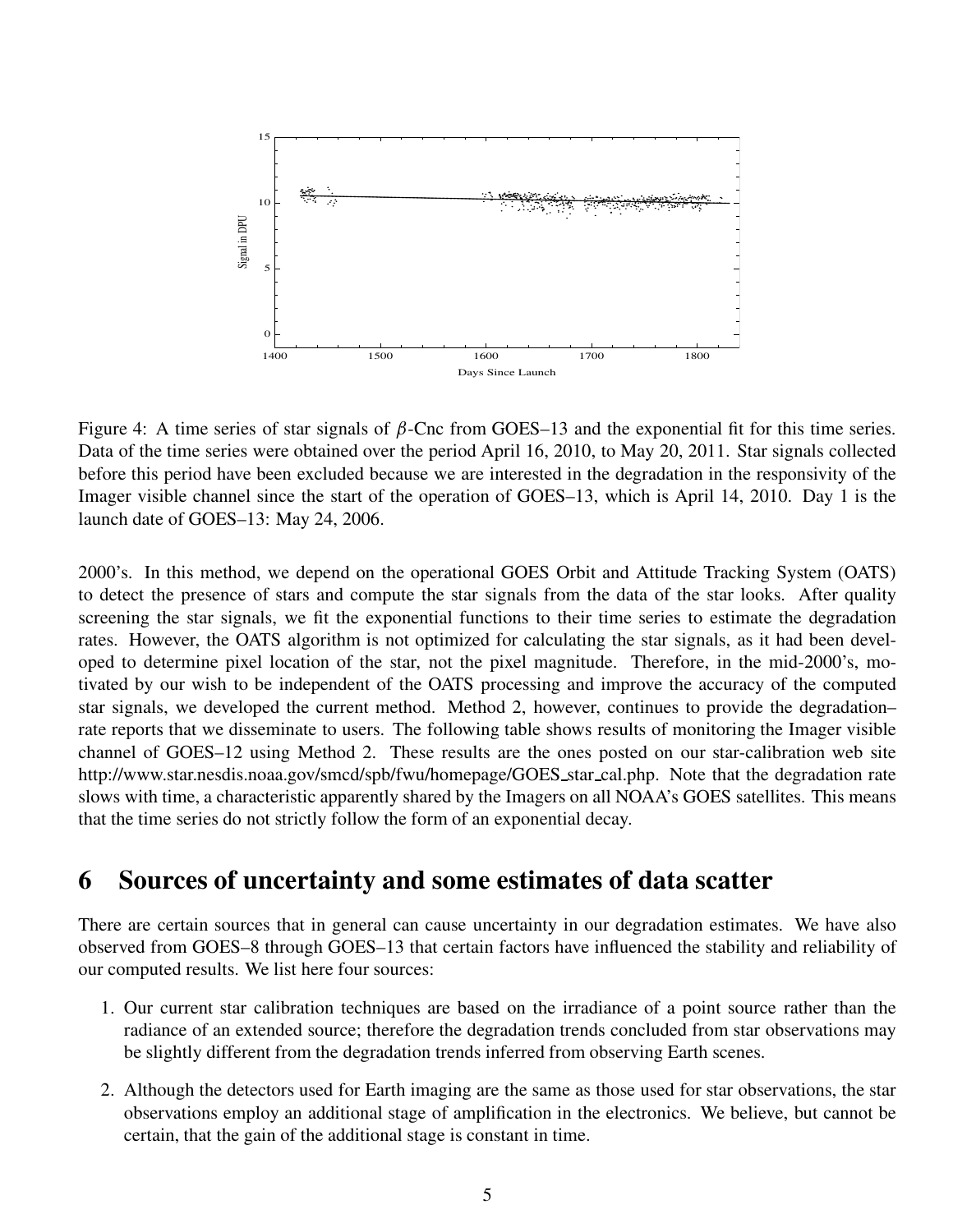Table 1: Estimated Imager visible–channel degradation rates for GOES–12 using Method 2. The rates are published on the GOES Star-calibration web site http://www.star.nesdis.noaa.gov/smcd/spb/fwu/homepage/GOES\_star\_cal.php. Each estimated rate  $\overline{A}$  is the average of the A-coefficients of approximately 40 stars. The stated error is the usual standard error of the mean.

| <b>GOES-12 Update Date</b> | A(annual rate)    | <b>Length of Time Series</b>         |
|----------------------------|-------------------|--------------------------------------|
| July, 2005                 | $5.68 \pm 0.30\%$ | January 22, 2003 to January 23, 2005 |
| June, 2006                 | $5.80 \pm 0.20\%$ | April 1, 2003 to April 1, 2006       |
| April 19, 2007             | $5.27 \pm 0.13\%$ | April 1, 2003 to April 1, 2007       |
| January 11, 2008           | $4.82 \pm 0.07\%$ | April 1, 2003 to December 27, 2007   |
| July 11, 2008              | $4.83 \pm 0.07\%$ | April 1, 2003 to April 17, 2008      |
| January 21, 2009           | $4.44 \pm 0.05\%$ | April 1, 2003 to December 17, 2008   |
| September 24, 2009         | $4.24 \pm 0.05\%$ | April 1, 2003 to August 23, 2009     |
| April 27, 2010             | $4.06 \pm 0.04\%$ | April 1, 2003 to March 9, 2010       |
| September 14, 2010         | $4.03 \pm 0.04\%$ | April 1, 2003 to August 23, 2010     |
| December 30, 2010          | $3.93 \pm 0.04\%$ | April 1, 2003 to November 30, 2010   |
| March 31, 2011             | $3.90 \pm 0.04\%$ | April 1, 2003 to February 22, 2011   |

- 3. The diurnal temperature changes in components of the Imager's optical chain cause fluctuations in the measured star signals. The fluctuations introduce secondary oscillations in our time series of star signals. In Chang, et al., [4], we discussed this phenomenon and showed some methods we have been using to lessen the influence of such signal variations on the estimated degradation rates.
- 4. The computed intensity of a star signal is subject to errors from such sources as instrument noise, errors in the estimations of the background space signals, errors in the method of estimating the star signal, etc.

Despite the influence of factors such as temperature change (item 3 above) and computational errors (item 4), we are observing a now familiar behavior of stability when we fit exponential functions to the time series of star signals. The degradation rates of the star time series (approximately 40 time series) for a satellite continue to show less scatter as the lengths of the time series increase. In Table 1, for instance, we observe that the relative standard error of the mean of the A-coefficients diminishes as the data period lengthens from two years to near eight years : 5.3%, 3.4%, 2.5%, 1.5%, 1.4%, 1.1%, 1.2%, 0.99%, 0.99%, 1.0%, 1.0%. We are expecting Monte Carlo simulations to give support to such observed stability.

# 7 Conclusion

We conclude by pointing out that many stars are light sources with stable and well-quantified intensities. On a spacecraft where data from star-sensing are available, such light sources can provide reliable and economical data for conducting long-term monitoring of the responsivities of the sensing instruments.